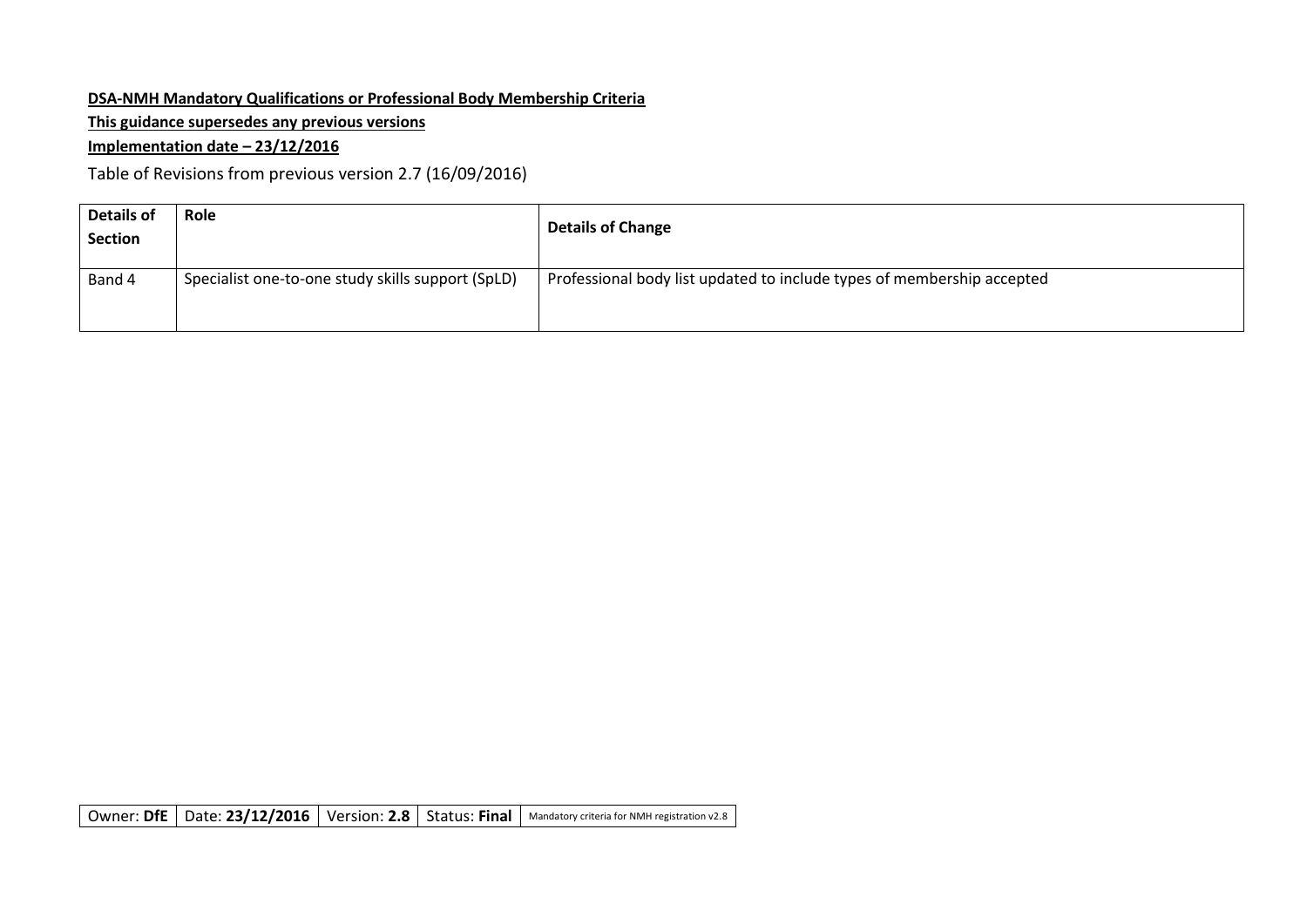#### **NMH roles – mandatory qualifications and professional body membership for DSAs-fundable NMH**

| <b>BAND ONE</b>                 |                                                                                                                                                                                                                                                                                                                                                                                                                                                                                                                                                                                                                                                                                                                                                                        |                              |  |
|---------------------------------|------------------------------------------------------------------------------------------------------------------------------------------------------------------------------------------------------------------------------------------------------------------------------------------------------------------------------------------------------------------------------------------------------------------------------------------------------------------------------------------------------------------------------------------------------------------------------------------------------------------------------------------------------------------------------------------------------------------------------------------------------------------------|------------------------------|--|
| Role                            | <b>Qualification</b>                                                                                                                                                                                                                                                                                                                                                                                                                                                                                                                                                                                                                                                                                                                                                   | Professional body membership |  |
| Practical support assistant     | None                                                                                                                                                                                                                                                                                                                                                                                                                                                                                                                                                                                                                                                                                                                                                                   | None                         |  |
| Library support assistant       | None                                                                                                                                                                                                                                                                                                                                                                                                                                                                                                                                                                                                                                                                                                                                                                   | None                         |  |
| Reader                          | GCSE English Language grade C or above                                                                                                                                                                                                                                                                                                                                                                                                                                                                                                                                                                                                                                                                                                                                 | None                         |  |
| Scribe                          | GCSE English Language grade C or above                                                                                                                                                                                                                                                                                                                                                                                                                                                                                                                                                                                                                                                                                                                                 | None                         |  |
| Workshop / laboratory assistant | None                                                                                                                                                                                                                                                                                                                                                                                                                                                                                                                                                                                                                                                                                                                                                                   | None                         |  |
| Sighted guide                   | None specified at this stage                                                                                                                                                                                                                                                                                                                                                                                                                                                                                                                                                                                                                                                                                                                                           | None                         |  |
| Proof-reader / text checker     | GCSE English language grade C or above                                                                                                                                                                                                                                                                                                                                                                                                                                                                                                                                                                                                                                                                                                                                 | None                         |  |
| <b>BAND TWO</b>                 |                                                                                                                                                                                                                                                                                                                                                                                                                                                                                                                                                                                                                                                                                                                                                                        |                              |  |
| Role                            | <b>Qualification</b>                                                                                                                                                                                                                                                                                                                                                                                                                                                                                                                                                                                                                                                                                                                                                   | Professional body membership |  |
| Note taker                      | OCN Level 2 Certificate in Notetaking for<br>Students with Disabilities in Higher Education OR<br>OCN Level 3 Certificate in Notetaking for<br>Students with Disabilities in Higher Education OR<br>OCN London Note Taking for Disabled Students<br>in Higher Education - Level 2* OR<br>LOCN Level 3 Certificate in Notetaking for<br>Disabled Students in HE OR<br>Completed training through an institution that<br>results in a successful final skills assessment <b>OR</b><br>other training, including at a HE institution,<br>$\bullet$<br>delivered by an appropriately qualified trainer<br>who can demonstrate a relevant qualification in<br>notetaking, and which leads to a final skills<br>assessment<br>Other formal notetaking qualifications will be | None                         |  |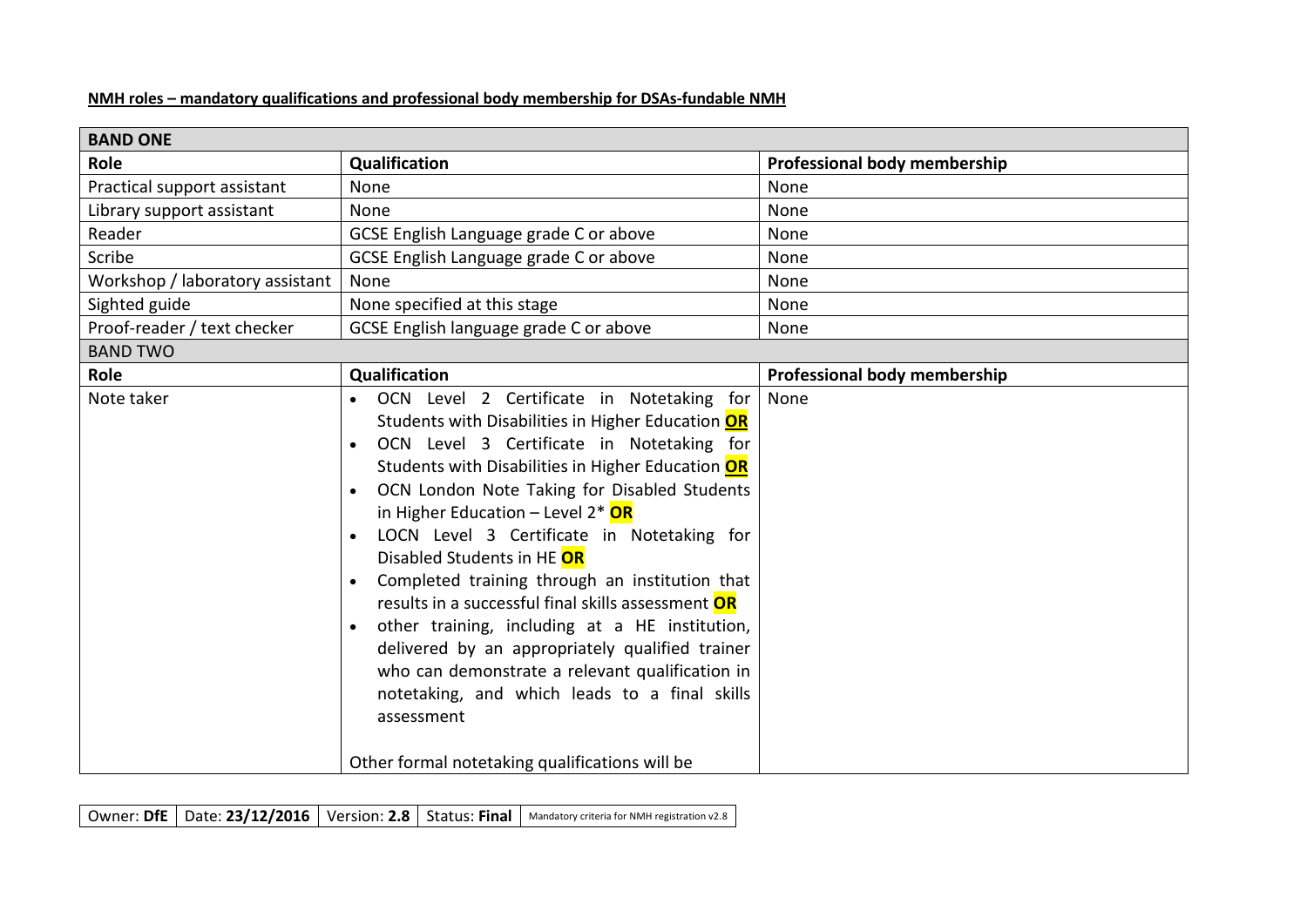|                                        | considered - please provide your details<br>*delivered through Registered Centres.                                                                                                                                                                                                                                                                                                                                                                                                               |                              |
|----------------------------------------|--------------------------------------------------------------------------------------------------------------------------------------------------------------------------------------------------------------------------------------------------------------------------------------------------------------------------------------------------------------------------------------------------------------------------------------------------------------------------------------------------|------------------------------|
| Study assistant                        | None                                                                                                                                                                                                                                                                                                                                                                                                                                                                                             | None                         |
| <b>Examination Support Worker</b>      | None                                                                                                                                                                                                                                                                                                                                                                                                                                                                                             | None                         |
| <b>BAND THREE</b>                      |                                                                                                                                                                                                                                                                                                                                                                                                                                                                                                  |                              |
| Role                                   | Qualification                                                                                                                                                                                                                                                                                                                                                                                                                                                                                    | Professional body membership |
| <b>Communication Support</b><br>Worker | Signature Level 3 Certificate in Communication<br>$\bullet$<br>Support for Deaf Learners OR<br>Level 4 Communication Support Worker<br>$\bullet$<br>(University of Greenwich) OR<br>Edexcel's Professional Development Award in<br>$\bullet$<br>Communication Support Work with Deaf<br>Learners OR<br>City & Guilds Communication Support Worker<br>Level 3 OR<br>A degree in deaf studies<br>If working with a BSL user you <b>MUST ALSO HAVE</b><br>Level 3 qualification in BSL<br>$\bullet$ | None at this stage           |
| Lip speaker                            | Signature Level 3 Certificate in Lipspeaking OR<br>$\bullet$                                                                                                                                                                                                                                                                                                                                                                                                                                     | None at this stage           |
|                                        | CACDP Level 3 Certificate for LSPs working with<br>$\bullet$<br>Deaf and Deafblind People (Lipspeaking) OR<br>NRCPD Registered Lipspeaker<br>$\bullet$                                                                                                                                                                                                                                                                                                                                           |                              |
| Specialist Note Taker (for             | CACDP Level 3 Certificate for Language Service<br>$\bullet$                                                                                                                                                                                                                                                                                                                                                                                                                                      | None at this stage           |
| Deaf/Hard of Hearing students)         | Providers working with Deaf and Deafblind                                                                                                                                                                                                                                                                                                                                                                                                                                                        |                              |
| <b>Includes Electronic Note Taking</b> | People (Notetaking) OR                                                                                                                                                                                                                                                                                                                                                                                                                                                                           |                              |
| and Speech To Text Reporter            | NRCPD Registered Notetaker OR<br>$\bullet$                                                                                                                                                                                                                                                                                                                                                                                                                                                       |                              |
|                                        | Signature NVQ 2 electronic notetaking OR<br>$\bullet$                                                                                                                                                                                                                                                                                                                                                                                                                                            |                              |
|                                        | Level 3 certificate in facilitating communication<br>$\bullet$                                                                                                                                                                                                                                                                                                                                                                                                                                   |                              |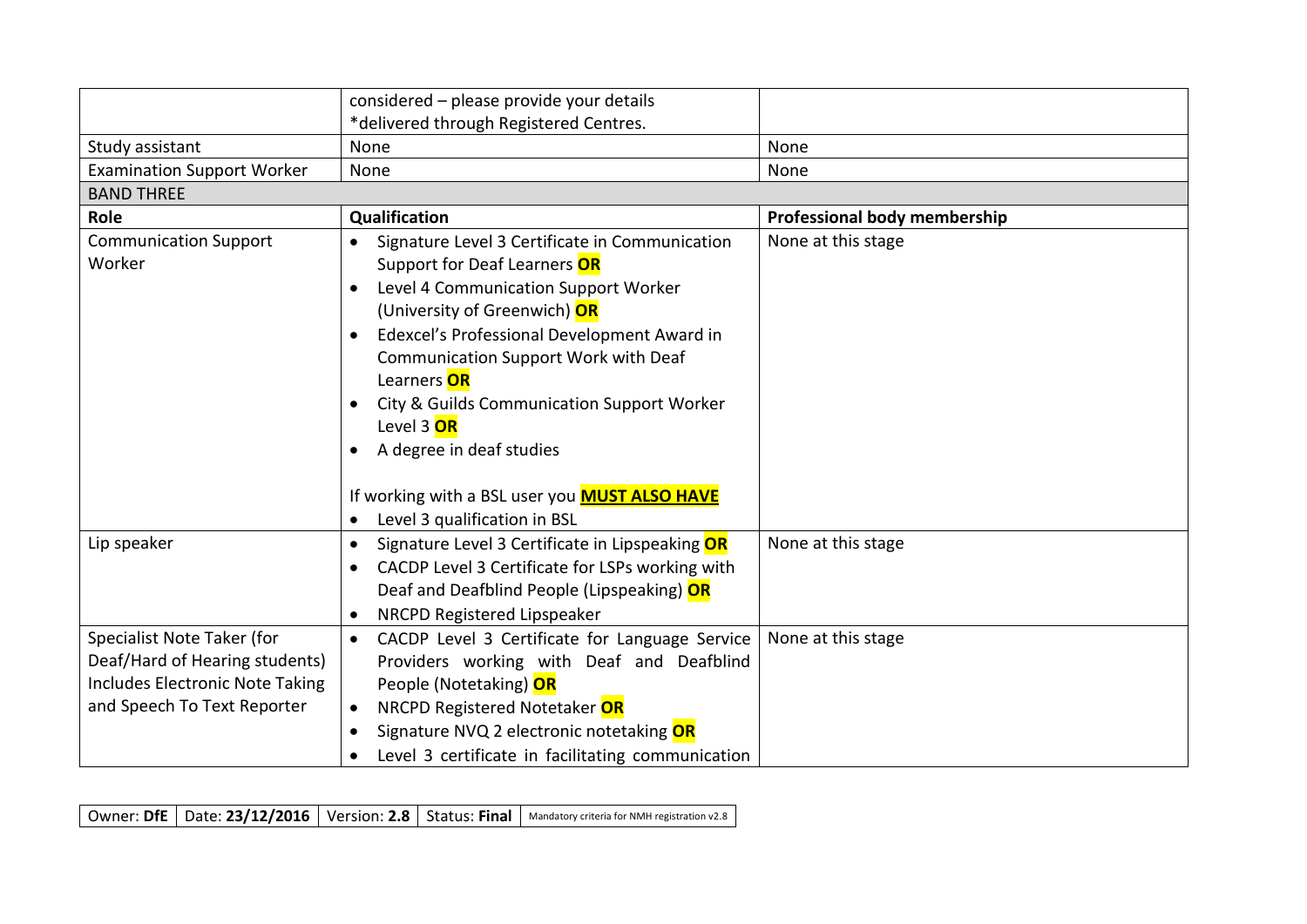|                             | with deaf people (notetaking skills) OR                                                |
|-----------------------------|----------------------------------------------------------------------------------------|
|                             | OCN Level 3 Certificate in Electronic Notetaking                                       |
|                             | OR                                                                                     |
|                             | CACDP Level 2 Certificate in Manual Notetaking                                         |
|                             | for Deaf People <b>OR</b>                                                              |
|                             | CACDP Level 2 Certificate in Electronic                                                |
|                             | Notetaking for Deaf People OR                                                          |
|                             | CACDP Level 3 Certificate for Manual/Electronic                                        |
|                             | Notetakers OR                                                                          |
|                             | In house training as a notetaker for deaf                                              |
|                             | students that is formally accredited (or the                                           |
|                             | course is in the process of being accredited) by                                       |
|                             | one of the above organisations or another                                              |
|                             | recognised accreditation body, and which leads                                         |
|                             | to a final skills assessment <b>OR</b>                                                 |
|                             | Other training, including at a HE institution,                                         |
|                             | delivered by an appropriately qualified trainer who                                    |
|                             | can demonstrate a relevant qualification in specialist                                 |
|                             | notetaking, and which leads to a final skills<br>assessment                            |
|                             | For STTR:                                                                              |
|                             | CACDP Level 3 Certificate for LSPs working with                                        |
|                             | Deaf and Deafblind People (Speech to Text                                              |
|                             | Reporting) OR                                                                          |
|                             | NRCPD Registered Speech to Text Reporter<br>$\bullet$                                  |
| Specialist Notetaker for VI | None at this stage<br>Level 3 qualification in notetaking for VI students<br>$\bullet$ |
| students, including Braille | (OCN / Laser / or equivalent) OR                                                       |
|                             | In house training as a notetaker for VI students                                       |
|                             | that is formally accredited (or the course is in the                                   |
|                             | process of being accredited) by a recognised                                           |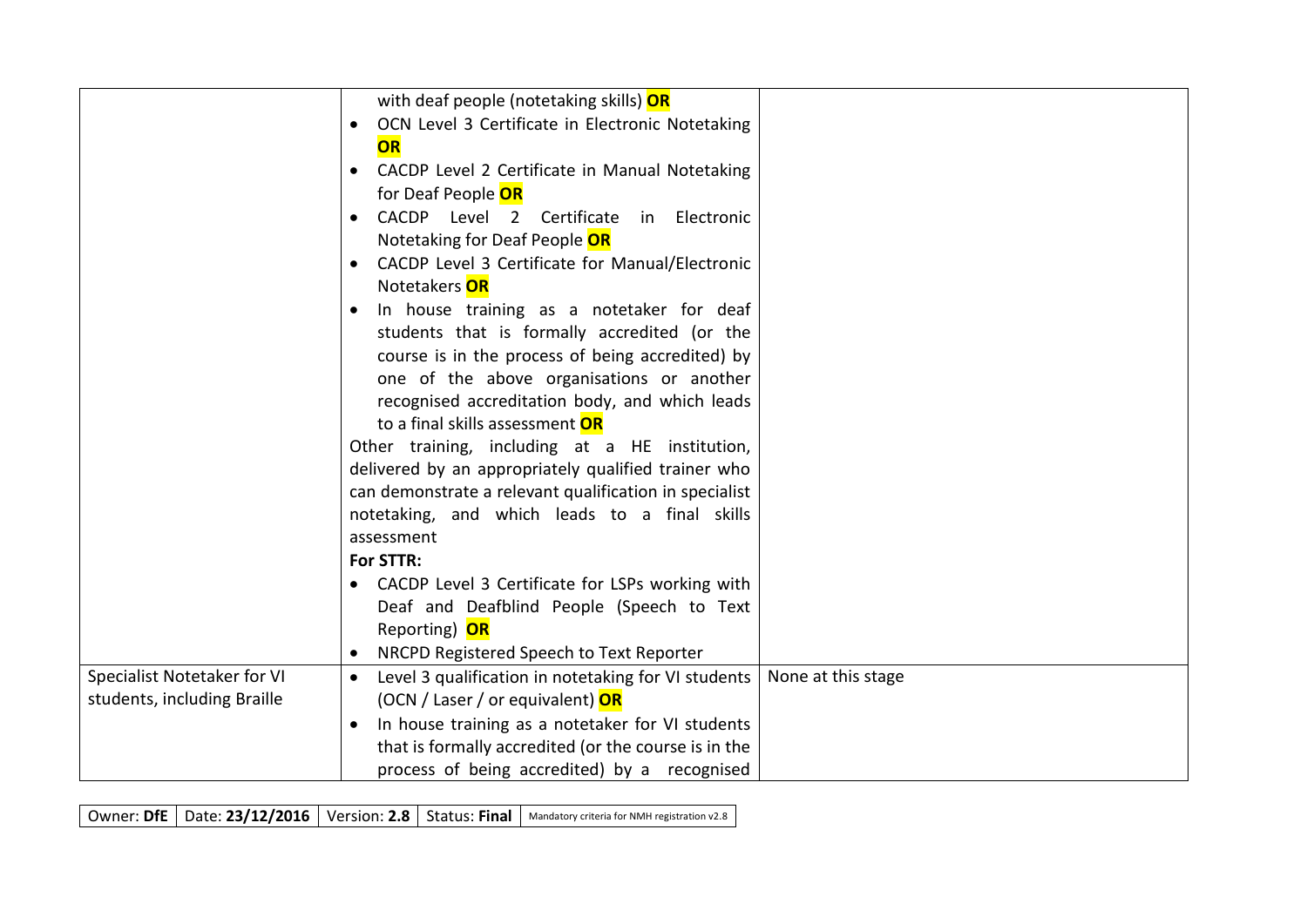|                                         | accreditation body, and which leads to a final<br>skills assessment <b>OR</b><br>Other training, including at a HE institution,<br>delivered by an appropriately qualified trainer<br>who can demonstrate a relevant qualification in<br>specialist notetaking, and which leads to a final<br>skills assessment OR<br>CACDP Level 2 Certificate in Manual Notetaking<br>for Deaf People / CACDP Level 2 Certificate in<br>Electronic Notetaking for Deaf People / CACDP<br>Level 3 Certificate for Manual/Electronic<br>evidence<br>Notetaker<br><b>PLUS</b><br>of<br>relevant<br>professional development in note taking for<br>visually impaired students |                              |
|-----------------------------------------|-------------------------------------------------------------------------------------------------------------------------------------------------------------------------------------------------------------------------------------------------------------------------------------------------------------------------------------------------------------------------------------------------------------------------------------------------------------------------------------------------------------------------------------------------------------------------------------------------------------------------------------------------------------|------------------------------|
| <b>Specialist Transcription Service</b> | None specified at this stage<br>$\bullet$                                                                                                                                                                                                                                                                                                                                                                                                                                                                                                                                                                                                                   | None at this stage           |
| <b>Mobility Trainer</b>                 | BSc (hons) degree rehabilitation work (visual<br>$\bullet$<br>impairment) OR<br>Specialist Qualification in Habilitation and<br>Disability in Sight (CYP) – from the Institute of<br>Education <b>OR</b><br>Certification in Habilitation Studies OR<br>$\bullet$<br>foundation degree rehabilitation work (visual<br>$\bullet$<br>impairment) OR<br>Diploma in Higher Education in Rehabilitation<br>work (visual impairment) OR<br>BTEC Professional Diploma in rehabilitation<br>$\bullet$<br>studies (visual impairment)                                                                                                                                | None at this stage           |
| <b>BAND FOUR</b>                        |                                                                                                                                                                                                                                                                                                                                                                                                                                                                                                                                                                                                                                                             |                              |
| Role                                    | Qualification                                                                                                                                                                                                                                                                                                                                                                                                                                                                                                                                                                                                                                               | Professional body membership |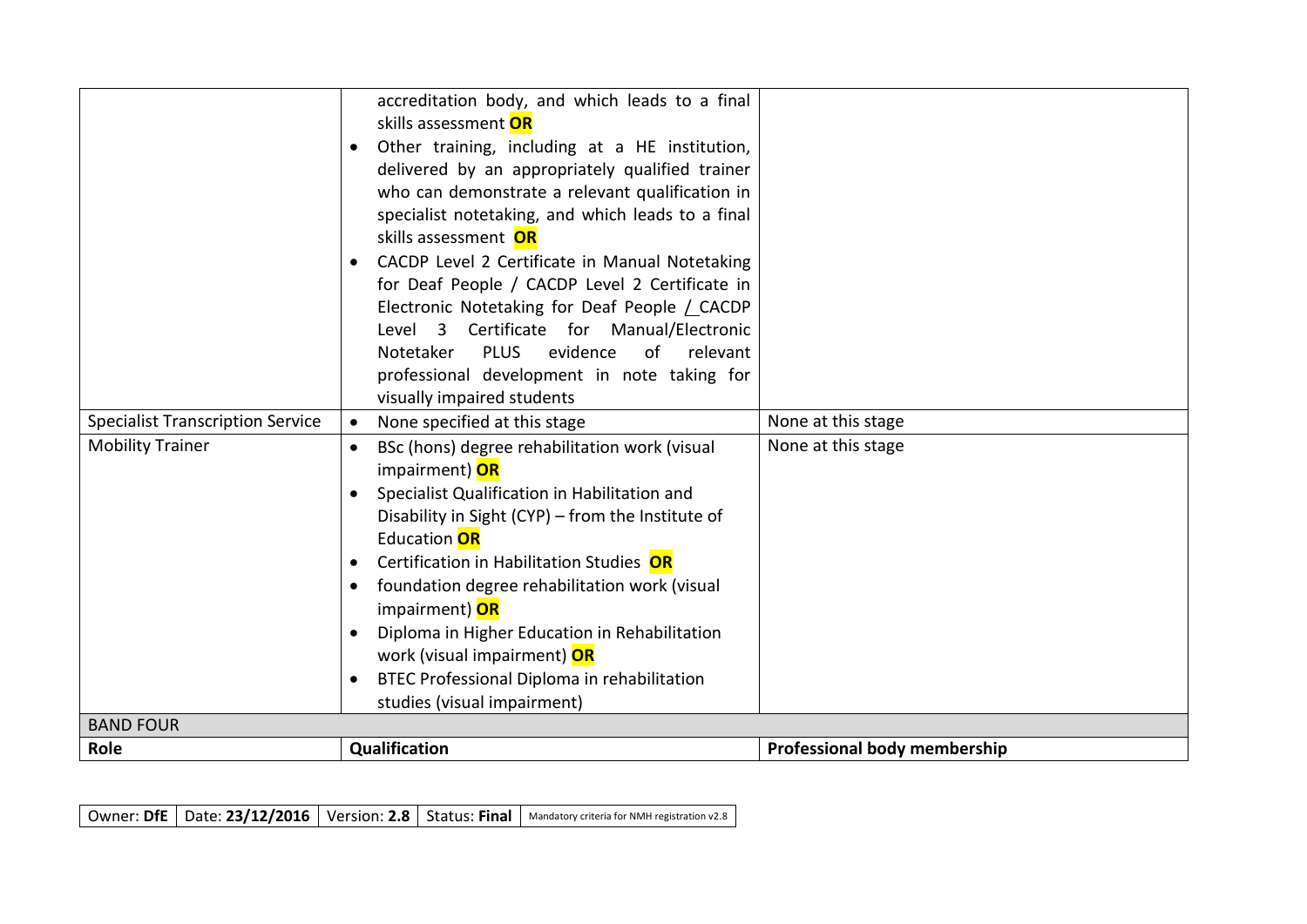| Specialist mentor (mental | Membership of professional body sufficient<br>$\bullet$    | Must have membership of (at least) one of the                             |
|---------------------------|------------------------------------------------------------|---------------------------------------------------------------------------|
| health condition)         |                                                            | following 15 organisations:                                               |
|                           |                                                            | 1. Association of Child Psychotherapists                                  |
|                           |                                                            | <b>BABCP</b> accreditation<br>2.                                          |
|                           |                                                            | <b>BACP individual or MBACP</b>                                           |
|                           |                                                            | 4. British Psychoanalytic Council - under a member<br>institution         |
|                           |                                                            | 5. British Psychological Society Chartered Member                         |
|                           |                                                            | (CPsychol)/IAPT register/ Graduate Member                                 |
|                           |                                                            | (MBPsS) AND also PG qualification in Psychology<br>or Mental Health       |
|                           |                                                            | <b>COSCA accredited member</b><br>6.                                      |
|                           |                                                            | 7. FDAP (NCAC)                                                            |
|                           |                                                            | 8. General Medical Council (GMC) - Psychiatry                             |
|                           |                                                            | 9. Health and Care Professions Council (HCPC) (Arts                       |
|                           |                                                            | Therapist/Occupational Therapist/Practitioner                             |
|                           |                                                            | Psychologist/Social worker in England)                                    |
|                           |                                                            | 10. IACP accredited member                                                |
|                           |                                                            | 11. National Counselling Society (Senior Accredited                       |
|                           |                                                            | Member or above)                                                          |
|                           |                                                            | 12. Nursing and Midwifery Council (NMC) - Mental                          |
|                           |                                                            | Health Nurse/ community Mental Health nurse /<br><b>Psychiatric Nurse</b> |
|                           |                                                            | 13. Social worker body for Scotland SSSC/ Wales                           |
|                           |                                                            | CCWales/ NI (NISCC)                                                       |
|                           |                                                            | 14. UKCP full clinical individual member                                  |
|                           |                                                            | 15. UMHAN member                                                          |
|                           |                                                            | Other equivalent professional body membership will                        |
|                           |                                                            | be considered - please supply details.                                    |
| Specialist mentor (AS)    | Holds a degree; AND Comprehensive training in<br>$\bullet$ | None at this stage                                                        |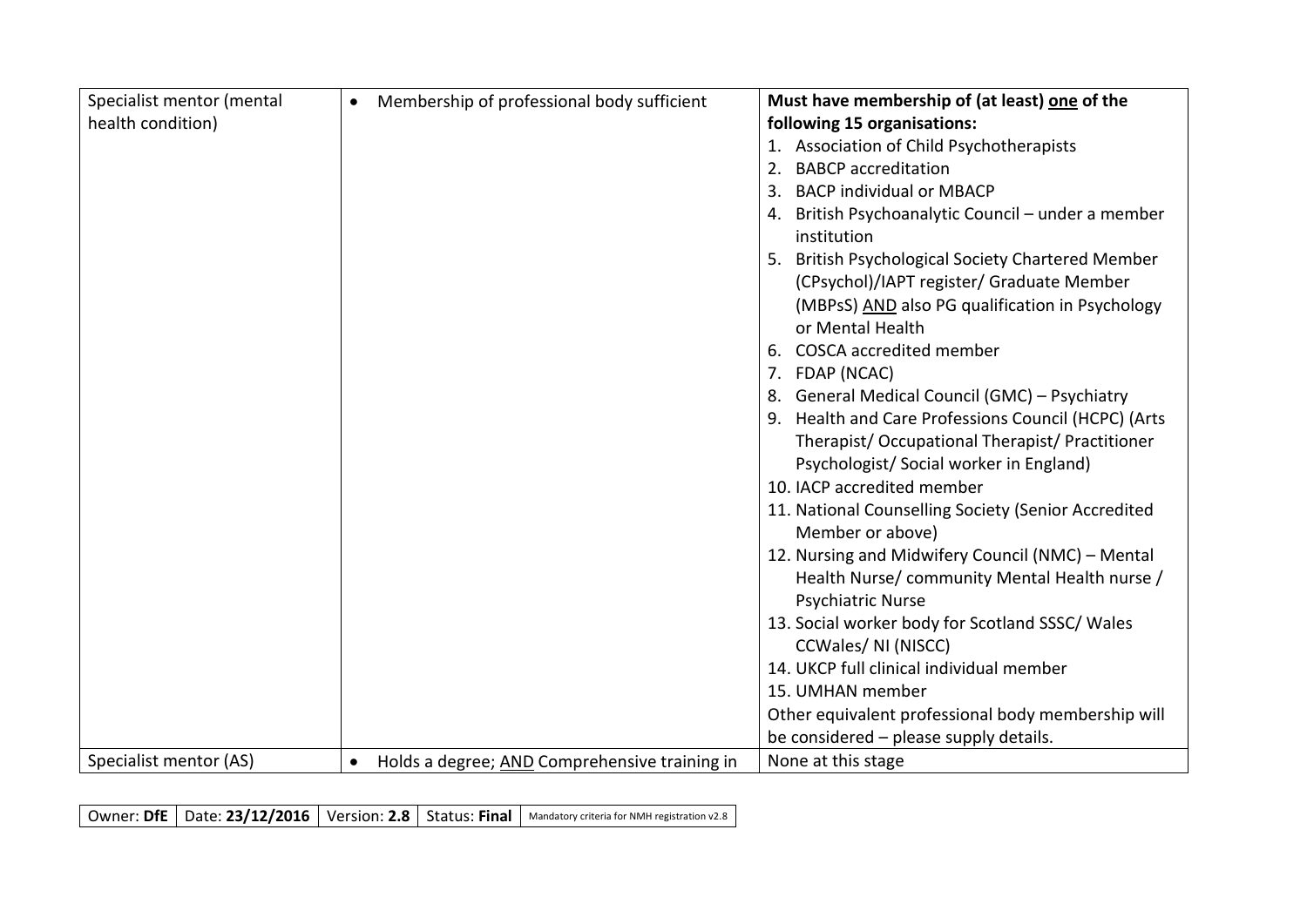|                                                      | adult autism which must include:<br>- All 5 NAS core autism online training<br>modules (Understanding Autism; Autism and<br>Communication; Autism and Sensory<br>Experience; Autism, Stress and Anxiety;                                                                                              |                                                                                                                                                                                                                                                                           |
|------------------------------------------------------|-------------------------------------------------------------------------------------------------------------------------------------------------------------------------------------------------------------------------------------------------------------------------------------------------------|---------------------------------------------------------------------------------------------------------------------------------------------------------------------------------------------------------------------------------------------------------------------------|
|                                                      | Autism: Supporting families) or NAS tutor-led<br>course 'Understanding Autism' or<br>Introduction to autism and the SPELL<br>framework' or                                                                                                                                                            |                                                                                                                                                                                                                                                                           |
|                                                      | - other training, including at a HE institution,<br>delivered by an appropriately qualified<br>trainer (a qualified trainer from a recognised<br>organisation/charity, or a trainer who can<br>demonstrate a relevant qualification in                                                                |                                                                                                                                                                                                                                                                           |
|                                                      | autism) OR<br>Holds a PG Certificate in Autism / PG Certificate<br>$\bullet$<br>in Aspergers                                                                                                                                                                                                          |                                                                                                                                                                                                                                                                           |
| Specialist one-to-one study<br>skills support (SpLD) | Membership of professional body sufficient<br>$\bullet$                                                                                                                                                                                                                                               | Must have professional membership of:<br>PATOSS (full or associate membership)<br>$\bullet$<br>BDA (full professional membership)<br>$\bullet$<br>ADSHE (professional membership)<br>$\bullet$<br>Dyslexia Guild (member, associate or fellow<br>$\bullet$<br>membership) |
| Specialist one-to-one study<br>skills support (AS)   | Holds a degree AND a teaching qualification AND<br>$\bullet$<br>Comprehensive training in adult autism which<br>must include:<br>- All 5 NAS core autism online training<br>modules (Understanding Autism; Autism and<br>Communication; Autism and Sensory<br>Experience; Autism, Stress and Anxiety; | None at this stage                                                                                                                                                                                                                                                        |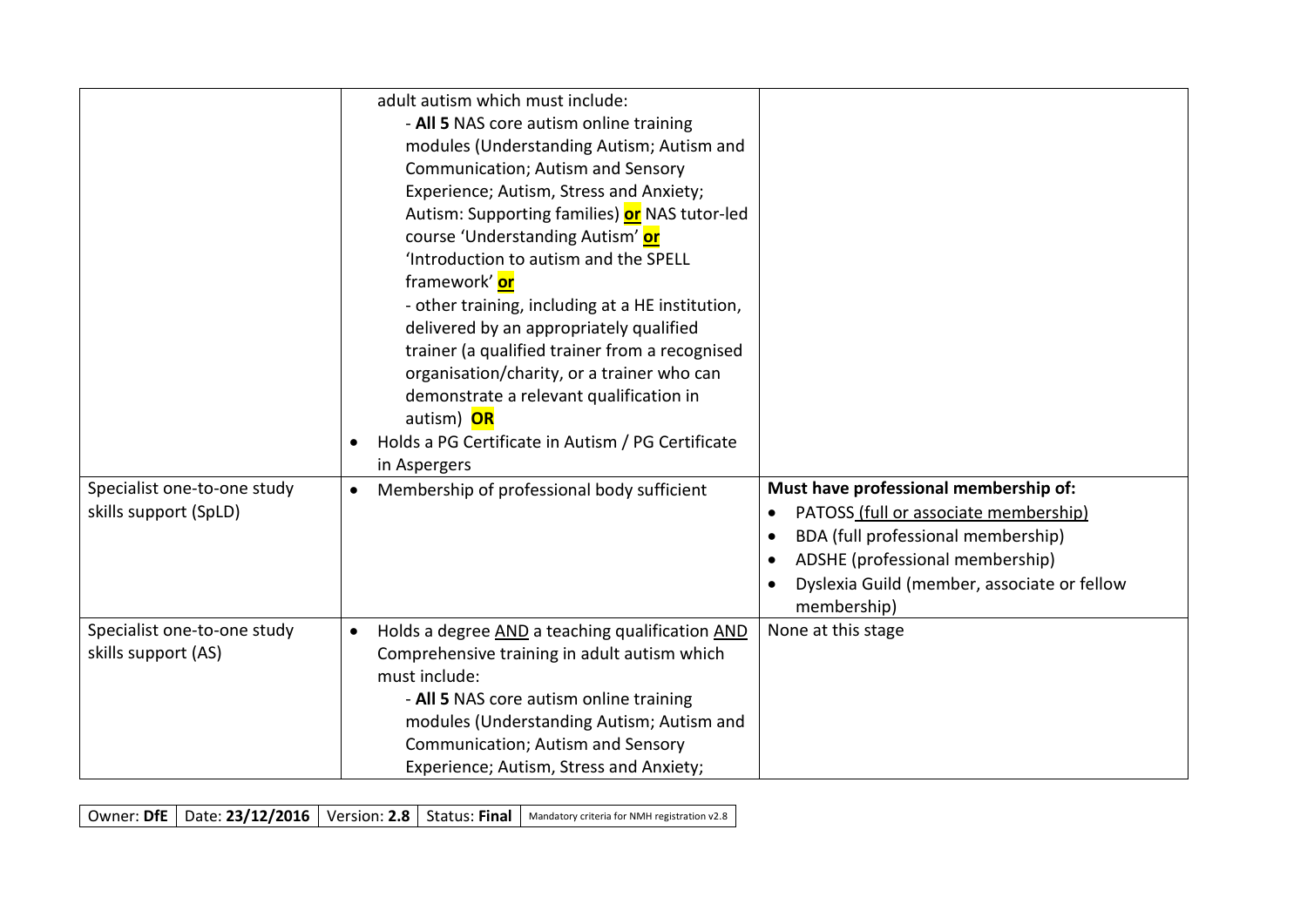| BSL interpreter - includes<br>Interpreter for the deaf or<br>Deafblind People                     | Autism: Supporting families) or NAS tutor-led<br>course 'Understanding Autism' or<br>'Introduction to autism and the SPELL<br>framework' or<br>- other training, including at a HE institution,<br>delivered by an appropriately qualified<br>trainer (a qualified trainer from a recognised<br>organisation/charity, or a trainer who can<br>demonstrate a relevant qualification in<br>autism) OR<br>Holds a PG Certificate in Autism / PG Certificate<br>$\bullet$<br>in Aspergers AND a teaching qualification<br>(minimum Level 4)<br>Qualification in an NRCDP approved course for<br>$\bullet$<br>sign language interpreters or interpreters for<br>deafblind people from the list at Appendix 1<br>extracted from NRCPD website OR<br>CACDP RQSLI exam OR<br>$\bullet$<br>VLP/SASLI/RBSLI/NRCPD registered Sign<br>$\bullet$<br>Language Interpreter OR<br>VLP/SASLI/RBSLI/NRCPD registered trainee sign<br>$\bullet$<br>language interpreter OR<br>NRCPD registered Interpreter for Deafblind<br>$\bullet$<br>People |                                                                                                            |
|---------------------------------------------------------------------------------------------------|-------------------------------------------------------------------------------------------------------------------------------------------------------------------------------------------------------------------------------------------------------------------------------------------------------------------------------------------------------------------------------------------------------------------------------------------------------------------------------------------------------------------------------------------------------------------------------------------------------------------------------------------------------------------------------------------------------------------------------------------------------------------------------------------------------------------------------------------------------------------------------------------------------------------------------------------------------------------------------------------------------------------------------|------------------------------------------------------------------------------------------------------------|
| AT trainers                                                                                       | None specified at this stage                                                                                                                                                                                                                                                                                                                                                                                                                                                                                                                                                                                                                                                                                                                                                                                                                                                                                                                                                                                                  | None at the stage                                                                                          |
| <b>Specialist Support Professional</b><br>for Students with Sensory<br>Impairment - Deaf students | Advisory Teacher for Deaf Students OR<br>$\bullet$<br>Advisory Teacher for Students with Multi-<br>$\bullet$<br>Sensory Impairments OR<br>PGCE* and Registered Qualified BSL Interpreter<br>$\bullet$<br>OR                                                                                                                                                                                                                                                                                                                                                                                                                                                                                                                                                                                                                                                                                                                                                                                                                   | *PGCE Qualifications<br>Other teaching qualifications will be accepted at Level 4<br>and above, including: |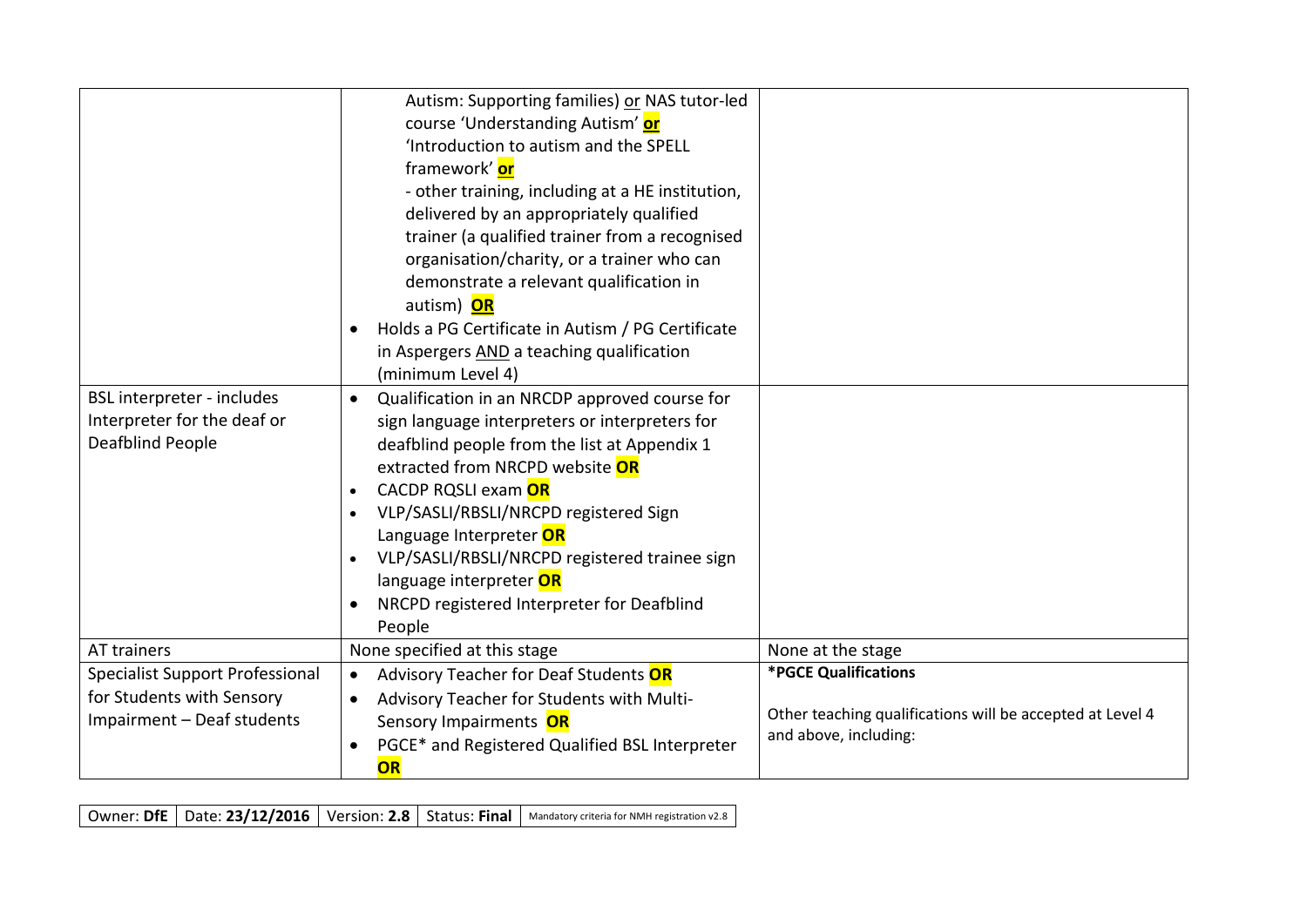|                                                                                                                            | PGCE* plus specialist qualification in relevant<br>$\bullet$<br>subject e.g. Deaf Studies, English, Linguistics,<br>Deaf literacy specialist qualification, Deaf<br>Awareness qualification (specific to language<br>acquisition) etc.                                                                                                                                                                                                                                                                                            | Certificate HE Teaching Toolkit<br>$\bullet$<br><b>PGCTLHE</b><br>$\bullet$<br>Diploma in Education & Training (DET)<br>$\bullet$<br><b>CTLLS</b><br>DTLLS.<br>$\bullet$                                                                                                  |
|----------------------------------------------------------------------------------------------------------------------------|-----------------------------------------------------------------------------------------------------------------------------------------------------------------------------------------------------------------------------------------------------------------------------------------------------------------------------------------------------------------------------------------------------------------------------------------------------------------------------------------------------------------------------------|---------------------------------------------------------------------------------------------------------------------------------------------------------------------------------------------------------------------------------------------------------------------------|
| <b>Specialist Support Professional</b><br>for Students with Sensory<br>Impairment - Vision<br>impairment                   | Advisory Teacher for Students with Vision<br>$\bullet$<br>Impairments OR<br>Advisory Teacher for Students with Multi-<br>$\bullet$<br>Sensory Impairments OR<br>PGCE* with additional qualification in a relevant<br>$\bullet$<br>subject                                                                                                                                                                                                                                                                                         | *PGCE Qualifications<br>Other teaching qualifications will be accepted at Level 4<br>and above, including:<br>Certificate HE Teaching Toolkit<br>$\bullet$<br><b>PGCTLHE</b><br>$\bullet$<br>Diploma in Education & Training (DET)<br>٠<br><b>CTLLS</b><br>DTLLS.         |
| <b>Specialist Support Professional</b><br>for Students with Sensory<br><b>Impairment Multi-sensory</b><br>Impairment (MSI) | Advisory Teacher for Deaf Students OR<br>$\bullet$<br>Advisory Teacher for Students with Vision<br>$\bullet$<br>Impairments OR<br>Advisory Teacher for Students with Multi-<br>$\bullet$<br>Sensory Impairments OR<br>PGCE* and Registered Qualified BSL<br>$\bullet$<br>Interpreter OR<br>PGCE* plus specialist qualification in relevant<br>$\bullet$<br>subject e.g. Deaf Studies, English, Linguistics,<br>Deaf literacy specialist qualification, Deaf<br>Awareness qualification (specific to language<br>acquisition) etc. | *PGCE Qualifications<br>Other teaching qualifications will be accepted at Level 4<br>and above, including:<br>Certificate HE Teaching Toolkit<br>$\bullet$<br><b>PGCTLHE</b><br>$\bullet$<br>Diploma in Education & Training (DET)<br>$\bullet$<br><b>CTLLS</b><br>DTLLS. |